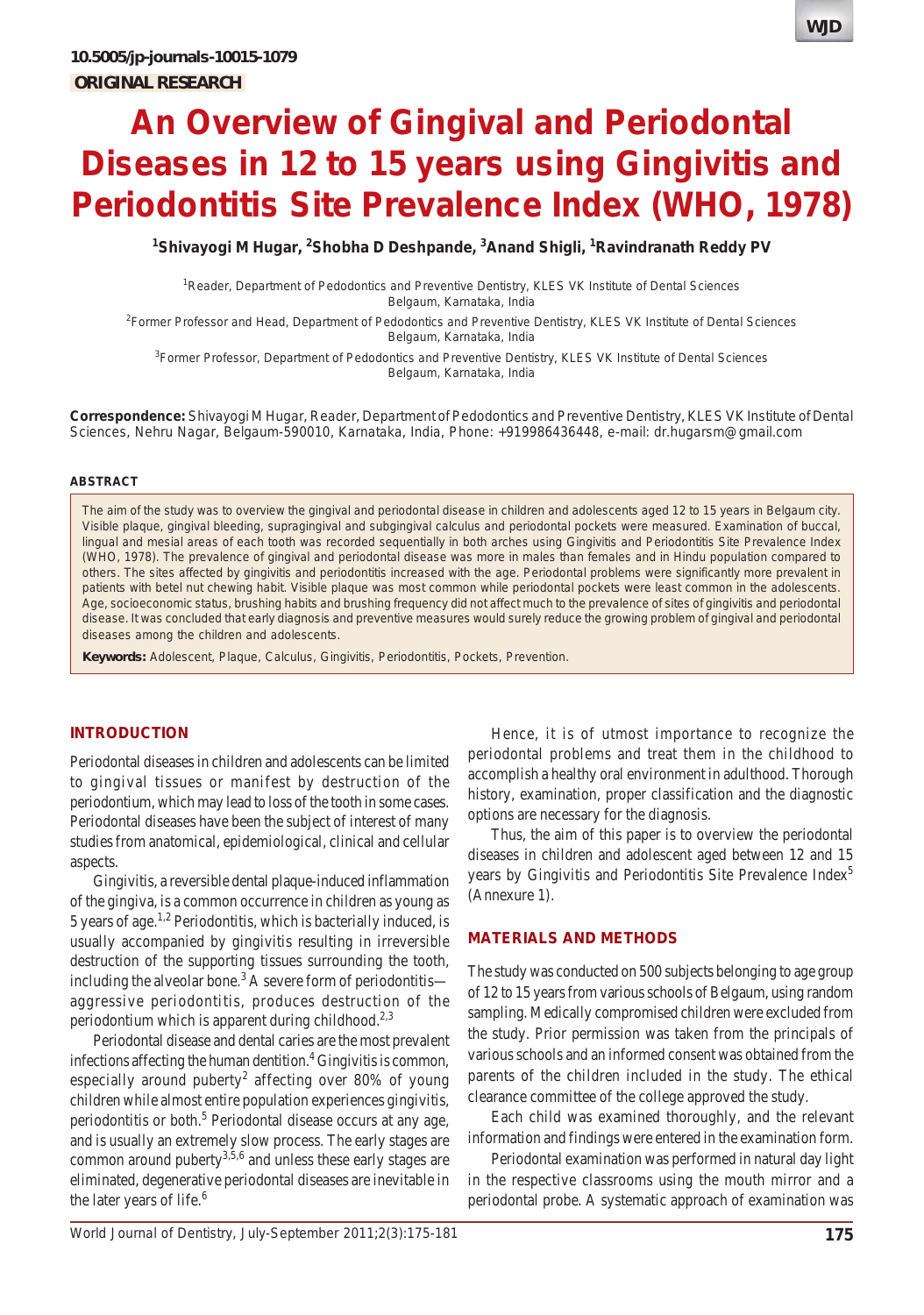**Annexure 1:** Gingivitis and periodontitis site prevalence index (WHO, 1978)

This index was designed as an index which would be helpful not only in epidemiological studies but also in daily dental practice for the recording of gingival and periodontal conditions. It is based on a site affected or not affected decision; severity score of an individual is expressed as the number of sites examined. Plaque, calculus, periodontal pockets and gingival bleeding are recorded.

*Method*: The recording starts with a visual determination of presence or absence of clearly visible plaque. Separate recordings are made for the buccal, mesial and lingual tooth surfaces. Only a mouth mirror is needed. The plaque should be visible beyond doubt for a positive scoring. The visual examination is continued by using the mirror for usually found around the lower anterior and upper molar teeth. After the visual examination of plaque and supragingival calculus, a periodontal probe is used for recording of subgingival calculus deposits. While probing the tooth surfaces for subgingival calculus, a general impression is obtained also about the presence of deepened periodontal pockets. Periodontal pockets greater than 3 mm are next recorded, and finally the mouth mirror is again used for visual recording of gingival bleeding caused by the use of the probe within the sulcus or pocket area. Any positive finding is coded 1.

The original methodology provides for the recording of the five measurements—visible plaque, supragingival and subgingival calculus, periodontal pockets and gingival bleeding for three areas (buccal, mesial and lingual) for each tooth in the mouth. Investigators may wish to use data handling, for a survey would be considerably reduced.

carried out in order from teeth 11-17, 21-27, 31-37 and 41-47. Periodontal status of the children was recorded in three different areas, i.e. mesial, buccal and lingual for each tooth in oral cavity as per the Gingivitis and Periodontitis Site Prevalence Index (WHO, 1978).

Assessment was made for visible plaque, supragingival and subgingival calculus, periodontal pockets and gingival bleeding. Recording of presence or absence of clearly visible plaque was done followed by the gingival bleeding by placing the periodontal probe into the gingival sulcus and then checking for bleeding. Supragingival and subgingival calculus were also recorded. While probing for the subgingival calculus, general information was obtained for the presence of deepened periodontal pockets. Positive findings were scored as code 1 and later calculated in terms of percentage.

## **Statistical Analysis**

The data was analyzed statistically using the SPSS software. The results were tabulated accordingly.

## **RESULTS**

## **Age and Sex Distribution**

The distribution of sites affected by periodontal diseases is more among the males (68%) as compared to females (32%). Males also showed a maximum of 86.78% sites affected in the age group of 13 years while females showed a maximum of 39.08% of affected sites in age group of 14 years. Fourteen years old children showed maximum (39.4%) affected sites (Table 1 and Fig. 1).



**Fig. 1:** Age and gender distribution

## **Distribution with Respect to Ethnic Group**

Among the males Hindus showed maximum prevalence of periodontal diseases (69.5%) while Christians showed least (57.4%) in terms of affected sites. In females it is the Christians who had most sites affected (42.8%) while Hindus showed least sites affected (30.5%). Overall, the Hindus were mostly affected by the periodontal diseases (80%) (Table 2 and Fig. 2).

## **Prevalence of Gingivitis and Periodontitis Sites**

Gingivitis and periodontitis were most prevalent in 15 years old children (73.30%) and least prevalent in 12 years old children (Table 3 and Fig. 3).

## **Distribution of Contributing Habits**

Out of the total examined children, 17.6% had habit of betel nut chewing, 2% tobacco chewing, 1% smoking. All three habits

| <b>Table 1:</b> Age and gender distribution |              |            |     |            |              |            |  |  |
|---------------------------------------------|--------------|------------|-----|------------|--------------|------------|--|--|
| Age in years                                | <b>Males</b> |            |     | Females    | <b>Total</b> |            |  |  |
|                                             | No.          | Percentage | No. | Percentage | No.          | Percentage |  |  |
| 12                                          | 79           | 68.69      | 36  | 31.30      | 115          | 23.0       |  |  |
| 13                                          | 85           | 86.73      | 13  | 13.26      | 98           | 19.6       |  |  |
| 14                                          | 20           | 60.91      | 77  | 39.08      | 197          | 39.4       |  |  |
| 15                                          | 57           | 63.33      | 33  | 36.66      | 90           | 18.0       |  |  |
| Total                                       | 241          | 68.20      | 159 | 31.80      | 500          | 100.0      |  |  |

#### **Table 1:** Age and gender distribution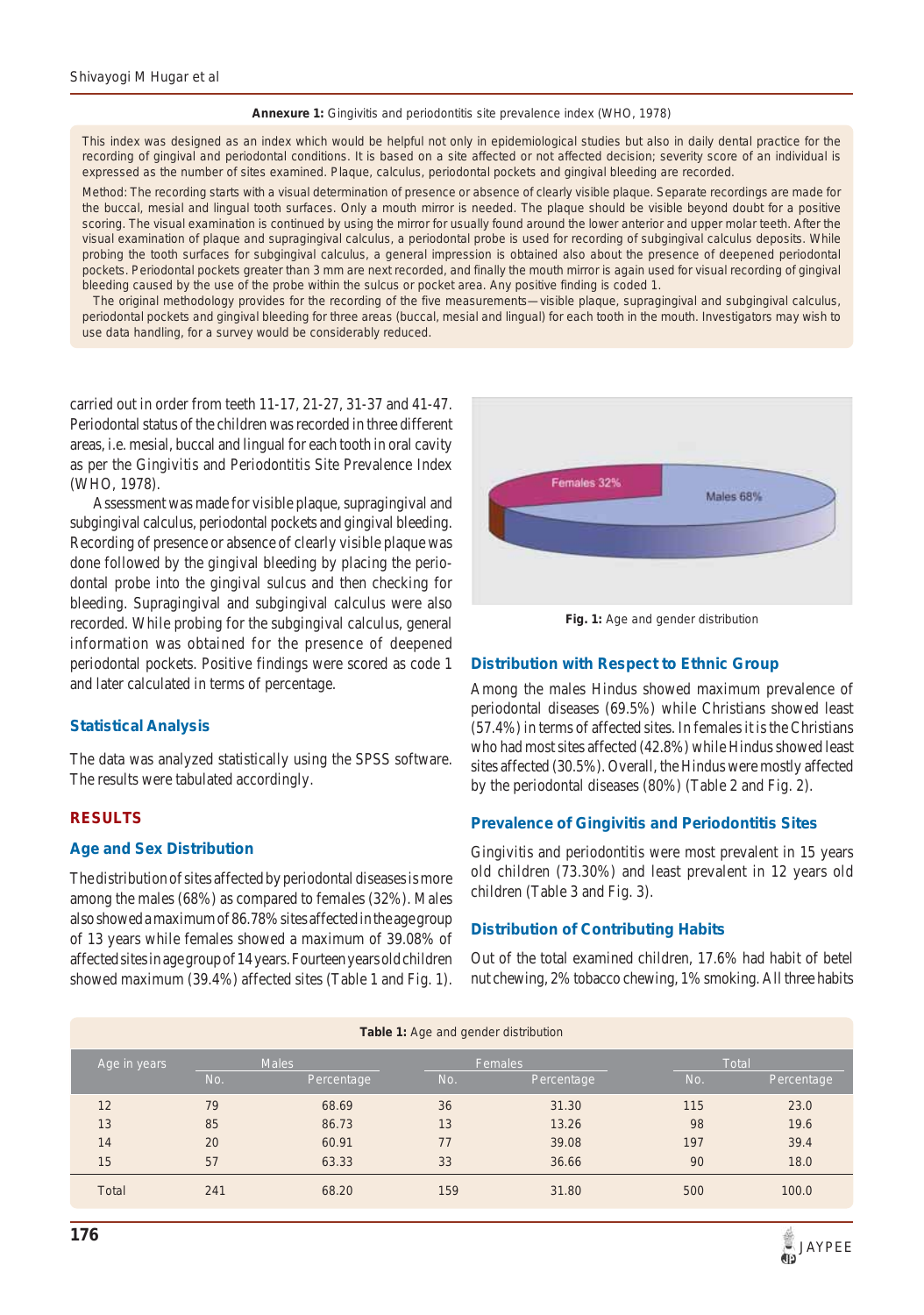



**Fig. 2**: Distribution with respect to ethnic group



**Fig. 3:** Prevalence of gingivitis and periodontitis sites



**Table 3:** Prevalence of gingivitis and periodontitis sites

| Age in years         | No. of children<br>examined | No. of children<br>affected | Percentage                       |
|----------------------|-----------------------------|-----------------------------|----------------------------------|
| 12<br>13<br>14<br>15 | 115<br>98<br>197<br>90      | 67<br>61<br>140<br>66       | 58.26<br>62.24<br>71.06<br>73.30 |
|                      |                             |                             |                                  |

were more prevalent in 15 years age group. Smoking was exclusively seen among the 15 years old children (Table 4 and Fig. 4).

#### **Percentage Prevalence of the Sites involved with Respect to Age**

The total number of surfaces affected ranged from 2028 to 4272. Almost 50% of both males and females showed visible plaque. The prevalence of supragingival calculus and subgingival calculus was similar in all the age groups. Both the sexes showed supragingival calculus more than the subgingival calculus in all the age groups. Mild increase in the prevalence of supragingival calculus was observed in 14 to 15 years. No significant difference was seen among the age groups for subgingival calculus. Periodontal pocket depth >3 mm was seen in only 1% of 15 years children while others showed minimal involvement. Gingival bleeding was recorded in about 20% of children of all ages. Amongst the measured diagnostic criteria, visible plaque was most prevalent in all age groups while periodontal pocket was least prevalent (Tables 5A and B, Fig. 5).

#### **Percentage Prevalence of the Sites involved with Respect to Socioeconomic Level**

Around 5027-5345 surfaces were affected with some form of periodontal disease. The socioeconomic level showed no significant influence on the visible plaque, supragingival and subgingival calculus, periodontal pockets and gingival bleeding. Professionals showed slight variation in findings. They showed least amount of visible plaque (41.7%), gingival bleeding (24.7%), periodontal pockets (0.5%), supragingival (21.8%) and subgingival calculus (10.3%). Amongst the socioeconomic group, the prevalence of visible plaque was more while periodontal pockets were least Fig. 4: Distribution of habits prevalent (Tables 6A and B, Fig. 6).

| <b>Table 2:</b> Distribution with respect to ethnic group |                |            |     |            |     |              |  |  |  |
|-----------------------------------------------------------|----------------|------------|-----|------------|-----|--------------|--|--|--|
| Ethnic group                                              | <b>Males</b>   |            |     | Females    |     | <b>Total</b> |  |  |  |
|                                                           | No.            | Percentage | No. | Percentage | No. | Percentage   |  |  |  |
| Hindu                                                     | 278            | 69.5       | 122 | 30.50      | 400 | 80.0         |  |  |  |
| <b>Muslim</b>                                             | 57             | 63.3       | 33  | 36.66      | 90  | 18.0         |  |  |  |
| Christian                                                 | $\overline{4}$ | 57.4       | 3   | 42.80      |     | 1.4          |  |  |  |
| Jain                                                      | $\overline{2}$ | 66.6       |     | 33.30      | 3   | 0.6          |  |  |  |
| Total                                                     | 341            | 68.2       | 159 | 31.80      | 500 | 100.0        |  |  |  |

*World Journal of Dentistry, July-September 2011;2(3):175-181* **177**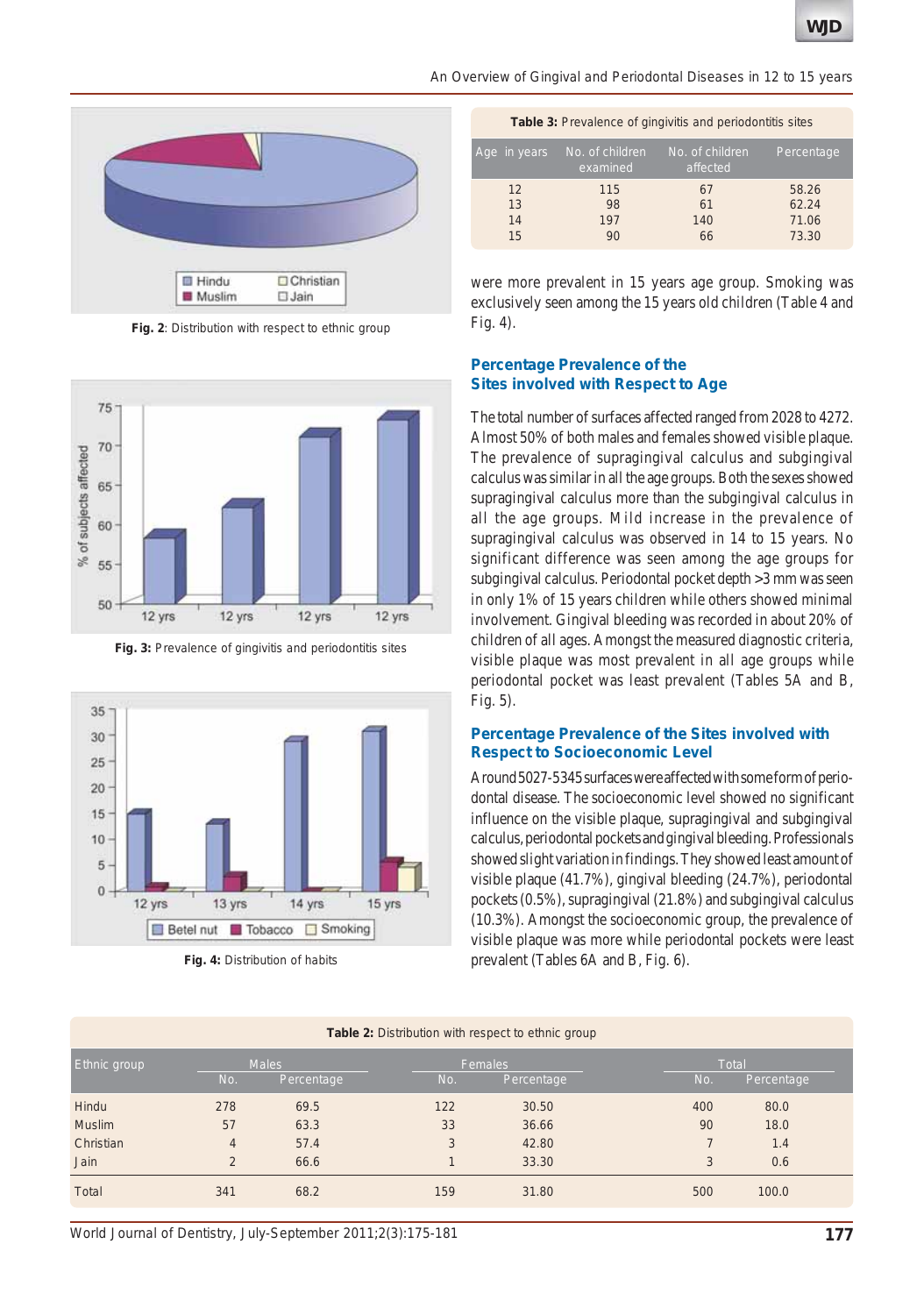



**Fig. 5:** Prevalence of sites with respect to age **Fig. 6:** Prevalence of sites affected with respect to socioeconomic level

| <b>Table 4: Distribution of habits</b> |              |     |                  |                |                |                |                |  |
|----------------------------------------|--------------|-----|------------------|----------------|----------------|----------------|----------------|--|
| Age in years                           | <b>Total</b> |     | <b>Betel nut</b> |                | <b>Tobacco</b> | Smoking        |                |  |
|                                        |              | No. | Percentage       | No.            | Percentage     | No.            | Percentage     |  |
| 12                                     | 115          | 15  | 13.0             |                | 0.86           | $\overline{0}$ | $\overline{0}$ |  |
| 13                                     | 98           | 13  | 13.2             | 3              | 3.06           | $\overline{0}$ | $\overline{0}$ |  |
| 14                                     | 196          | 29  | 14.7             | $\overline{0}$ | $\overline{0}$ | $\overline{0}$ | $\overline{0}$ |  |
| 15                                     | 91           | 31  | 34.4             | 6              | 6.66           | 5              | 5.55           |  |
| Total                                  | 500          | 88  | 17.6             | 10             | 2.0            | 5              | 1.0            |  |

**Tables 5A and B:** Prevalence of sites with respect to age

| $\mathbf{A}$     |                       |                 |          |                |                         |      |            |
|------------------|-----------------------|-----------------|----------|----------------|-------------------------|------|------------|
| Age in<br>No. of | <b>Total surfaces</b> | <b>Surfaces</b> |          | Visible plaque | Supragingivals calculus |      |            |
| vears            | children              | examined        | affected | No.            | Percentage              | No.  | Percentage |
| 12               | 115                   | 9660            | 2028     | 982            | 48.4                    | 437  | 21.5       |
| 13               | 98                    | 8232            | 2081     | 1022           | 49.1                    | 457  | 21.9       |
| 14               | 197                   | 16548           | 3645     | 1721           | 49.2                    | 857  | 23.5       |
| 15               | 90                    | 7560            | 4272     | 1982           | 49.3                    | 1017 | 23.8       |
| B                |                       |                 |          |                |                         |      |            |

| Age in<br>No. of  |          | Total surfaces | <b>Surfaces</b> | Subgingival calculus |      | Periodontal pocket |      | Gingival bleeding |      |
|-------------------|----------|----------------|-----------------|----------------------|------|--------------------|------|-------------------|------|
| children<br>years | examined | affected       | No.             | Percentage           | No.  | Percentage         | No.  | Percentage,       |      |
| 12                | 115      | 9660           | 2028            | 171                  | 8.0  | 13                 | 0.64 | 425               | 20.9 |
| 13                | 98       | 8232           | 2081            | 16                   | 8.07 | 18                 | 0.86 | 416               | 19.9 |
| 14                | 197      | 16548          | 3645            | 292                  | 8.0  | 29                 | 0.9  | 746               | 20.9 |
| 15                | 90       | 7560           | 4272            | 354                  | 8.2  | 44                 | 1.0  | 875               | 20.9 |

# **Percentage Prevalence of the Sites involved with Respect to Brushing Habit**

All the parameters showed more prevalence in children using their finger for brushing than those using toothbrush. Percentage prevalence of the sites affected with respect to brushing habit showed greater prevalence of visible plaque (39%) while periodontal pockets were least (1.5-2%) (Tables 7A and B, Fig. 7).

# **Percentage Prevalence of the Sites involved with respect to Frequency of Brushing**

The children who brushed once daily were found to have more periodontal problems than those brushing twice daily. Even in these children, visible plaque (38.8-40.2%) was much more prevalent compared to the periodontal pockets (0.5-1.5%) (Tables 8A and B, Fig. 8).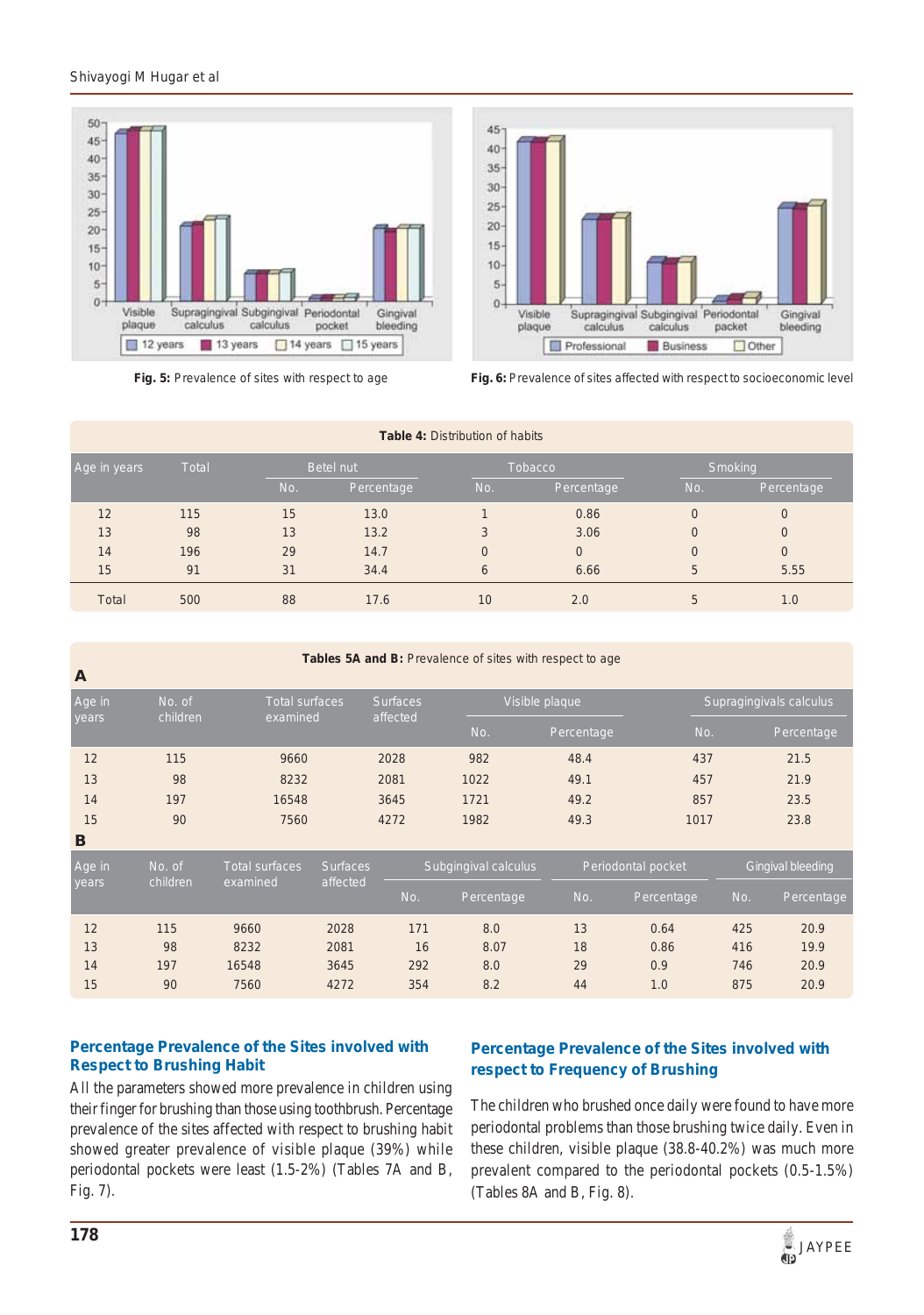#### *An Overview of Gingival and Periodontal Diseases in 12 to 15 years*





**Fig. 7:** Prevalence of sites affected with respect to brushing habits **Fig. 8:** Percentage prevalence of sites affected with respect to

brushing frequency

| A                                                | Tables 6A and B: Prevalence of sites affected with respect to socioeconomic level |                                   |                             |                          |                         |                      |                      |                           |                       |  |
|--------------------------------------------------|-----------------------------------------------------------------------------------|-----------------------------------|-----------------------------|--------------------------|-------------------------|----------------------|----------------------|---------------------------|-----------------------|--|
| Socioeconomic<br>status                          | No. of<br>children                                                                |                                   | <b>Surfaces</b><br>affected | <b>Visible</b><br>plaque |                         |                      |                      | Supragingival<br>calculus |                       |  |
|                                                  |                                                                                   | examined                          |                             |                          | No.                     | Percentage           | No.                  |                           | Percentage            |  |
| Professional<br><b>Business</b><br><b>Others</b> | 249<br>76<br>175                                                                  | 20916<br>6<br>14784               | 5207<br>2246<br>4345        |                          | 2173<br>935<br>1829     | 41.7<br>41.0<br>42.0 | 1139<br>492<br>957   |                           | 21.8<br>21.9<br>22.17 |  |
| B                                                |                                                                                   |                                   |                             |                          |                         |                      |                      |                           |                       |  |
| Socioeconomic<br>status                          | No. of<br>children                                                                | <b>Total surfaces</b><br>examined | <b>Surfaces</b><br>affected |                          | Subgingival<br>calculus | Gingival<br>bleeding |                      | Periodontal<br>pockets    |                       |  |
|                                                  |                                                                                   |                                   |                             | No.                      | Percentage              | No.                  | Percentage           | No.                       | Percentage            |  |
| Professional<br><b>Business</b><br><b>Others</b> | 249<br>76<br>175                                                                  | 20916<br>6<br>14784               | 5207<br>2246<br>4345        | 569<br>236<br>435        | 10.8<br>10.5<br>10.9    | 1288<br>352<br>1102  | 24.7<br>24.5<br>25.3 | 43<br>31<br>72            | 0.8<br>1.3<br>1.6     |  |

**A**

Tables 7A and B: Prevalence of sites affected with respect to brushing habits

| . .                   |                    |                             |                             |                         |                      |              |      |           |                        |  |  |
|-----------------------|--------------------|-----------------------------|-----------------------------|-------------------------|----------------------|--------------|------|-----------|------------------------|--|--|
| Method of<br>brushing | No. of children    |                             | <b>Surfaces</b><br>affected |                         | Visible plaque       |              |      |           | Supragingival calculus |  |  |
|                       |                    |                             |                             | No.                     |                      | Percentage   | No.  |           | Percentage             |  |  |
| <b>Brush</b>          | 494                |                             | 9962                        | 4007                    |                      | 39.0         | 2882 |           | 23.2                   |  |  |
| Finger                | 6                  | 742                         |                             | 290                     |                      | 39.1         | 174  |           | 23.4                   |  |  |
| B                     |                    |                             |                             |                         |                      |              |      |           |                        |  |  |
| Method of<br>brushing | No. of<br>children | <b>Surfaces</b><br>affected |                             | Subgingival<br>calculus | Gingival<br>bleeding |              |      |           | Periodontal<br>pockets |  |  |
|                       |                    |                             | No.                         | Percentage              | No.                  | Percentage   |      | No.       | Percentage             |  |  |
| Toothbrush<br>Finger  | 494<br>6           | 9962<br>742                 | 1125<br>85                  | 11.2<br>11.4            | 2376<br>178          | 23.8<br>23.9 |      | 150<br>15 | 1.5<br>2.0             |  |  |

## **DISCUSSION**

Gingivitis is the most predominant form of periodontal disease in children and adolescents.2,4,7 Dental plaque initiates reaction in tissues which starts early during infancy and results in bacterial challenge in the host. When the balance between microbial challenge and the host response is disrupted, inflammatory process results in loss of periodontal attachment.<sup>7</sup>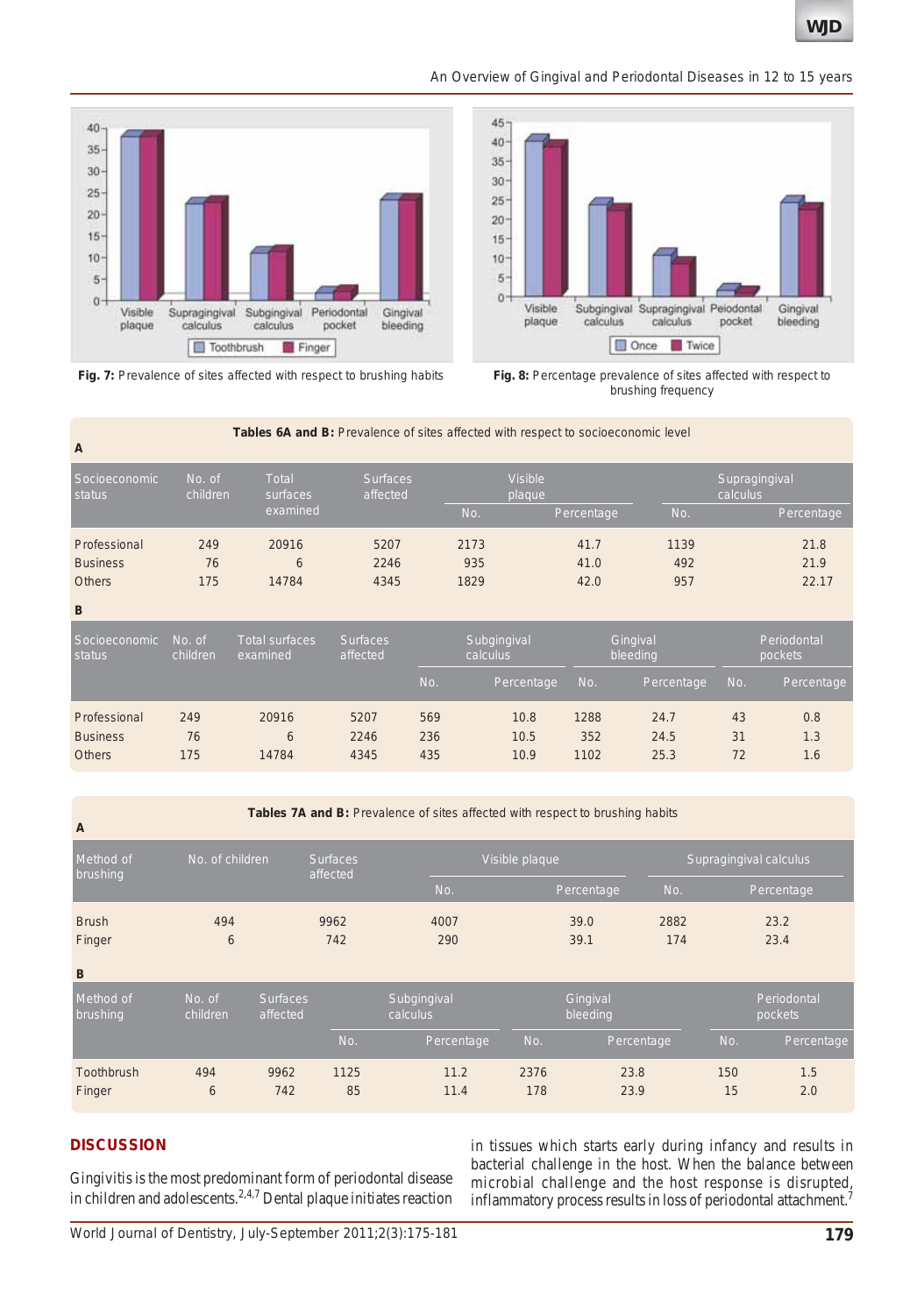**Tables 8A and B:** Percentage prevalence of sites affected with respect to brushing frequency

| $\mathbf{A}$             |                    |                             |                             |                         |                          |                      |           |                           |  |  |
|--------------------------|--------------------|-----------------------------|-----------------------------|-------------------------|--------------------------|----------------------|-----------|---------------------------|--|--|
| Frequency<br>of brushing | No. of<br>children |                             | <b>Surfaces</b><br>affected |                         | <b>Visible</b><br>plaque |                      |           | Supragingival<br>calculus |  |  |
|                          |                    |                             |                             | No.                     | Percentage               |                      | No.       | Percentage                |  |  |
| Once                     | 336                |                             | 9281                        | 3733                    | 40.2                     |                      | 2155      | 23.2                      |  |  |
| <b>Twice</b>             | 164                |                             | 2600                        | 1011                    | 38.8                     |                      | 584       | 22.4                      |  |  |
| B                        |                    |                             |                             |                         |                          |                      |           |                           |  |  |
| Frequency of<br>brushing | No. of<br>children | <b>Surfaces</b><br>affected |                             | Subgingival<br>calculus |                          | Gingival<br>bleeding |           | Periodontal<br>pockets    |  |  |
|                          |                    |                             | No.                         | Percentage              | No.                      | Percentage           | No.       | Percentage                |  |  |
| Once<br><b>Twice</b>     | 336<br>164         | 9281<br>2600                | 985<br>222                  | 10.6<br>8.5             | 2266<br>589              | 24.4<br>22.6         | 142<br>14 | 1.53<br>0.50              |  |  |
|                          |                    |                             |                             |                         |                          |                      |           |                           |  |  |

Chronic periodontitis affects most of the adult population to some degree, and it has its incipient beginning in adolescence.<sup>2,8</sup> Other serious and aggressive periodontal diseases are also seen occasionally in children and some of these diseases are signs of systemic diseases or conditions. Current modalities for managing periodontal diseases of children and adolescents may include antibiotic therapy in combination with nonsurgical and/or surgical therapy.<sup>3</sup> Since early diagnosis ensures the greatest chance for successful treatment, it is important that children receive a periodontal examination as part of their routine dental visits.<sup>8</sup>

Definitive diagnosis usually requires a detailed dental examination, including intraoral radiographs and periodontal probing, however clinical signs can be recognized from visual inspection of the gingival and other oral structures.<sup>7</sup>

Periodontal disease initiation and progression depend on various factors like age, sex, socioeconomic status, brushing habits and their frequency. In our study, males were more affected as compared to females. Periodontal diseases are mostly prevalent or severe in males than in females.<sup>9,10</sup>

Males usually exhibit poor oral hygiene.<sup>11</sup> Assessment of the possible role of female hormones in destructive periodontal disease may help in understanding the definite increase in periodontal diseases seen in males. As the age increases, the prevalence of periodontal diseases increases. The studies of periodontal disease prevalence, or extent and severity from epidemiologic studies show more prevalence in older age group as compared to younger groups.<sup>3,9-11</sup>

Gingival inflammation is enhanced during the pubertal and prepubertal period.<sup>2,7</sup> The potentiated gingival reaction creates an environment in the gingival sulcus, which in the long run paves the way for the development of more severe form of periodontal disease.<sup>12</sup> Several authors have reported a peak incidence of gingivitis around 9 to 14 years of age.<sup>2,12</sup>

Parfitt<sup>13</sup> observed the peak at the age of 13 years in case of boys while 10 years in girls. He suggested that there was an association of gingivitis with onset of puberty indirectly to that of the hormonal changes taking place.<sup>12,13</sup> This age is also a period of life when the psychological readiness to increase plaque control activities is often low.12

The relationship between periodontal diseases to socioeconomic status can be viewed globally, where there is a wide variation in the socioeconomic status among different people. Comparative studies of the populations from the developing countries and developed countries suggested that periodontal disease may be associated with nutritional deficiencies.<sup>14</sup> However, Ramjford et al<sup>15</sup> found that periodontal condition of young men in India who exhibited the clinical symptoms of general malnutrition was not different from the periodontal condition of well-nourished individuals.

The effect of smoking on periodontitis had no association with gender, but it was associated with age. The result showed that there is increased loss of attachment in smokers than nonsmokers. Ashril<sup>16</sup> and Avery et al<sup>17</sup> confirmed that tobacco is an important risk factor for periodontal disease. In our study, there is steady increase in the usage of betel nut and tobacco with advancing age, which stresses the importance of counseling against this deleterious habit.

Children with overt gingival inflammation, subgingival calculus or early signs of alveolar bone loss should be considered 'at risk'of periodontitis and should be included in a preventive program as early as possible<sup>7, 18</sup>. Brushing frequency and habits also play a major role in development or prevention of the periodontal diseases, and hence proper oral hygiene instructions should constantly be delivered to patients. The best approach to managing periodontal diseases is prevention, followed by early detection and treatment.<sup>7,18,19</sup>

## **CONCLUSION**

Periodontal screening should be an integral part of the dental examination of younger individuals. Gingivitis and periodontitis site prevalence index is useful not only in epidemiological studies but also in daily dental practice.